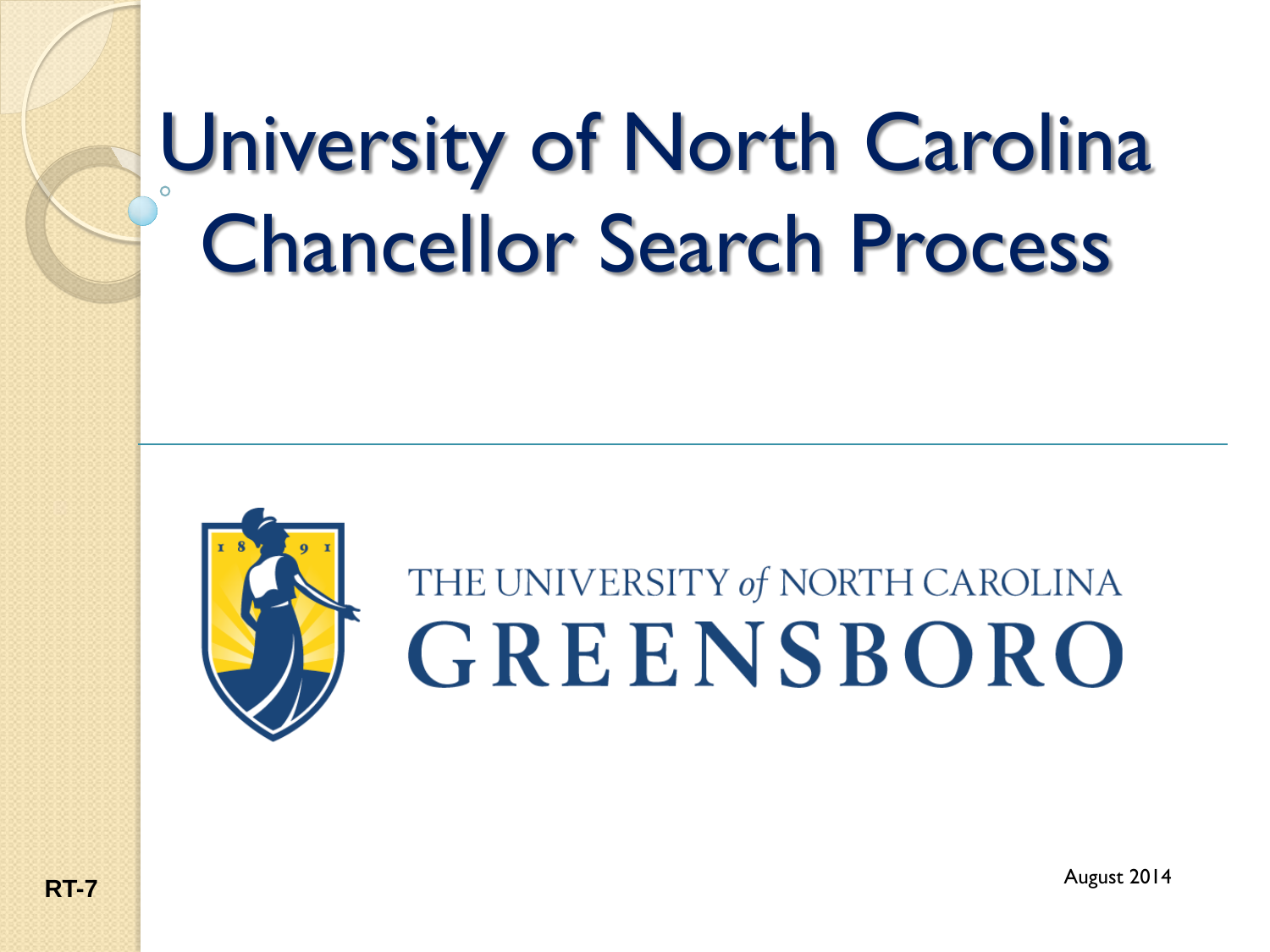### University of North Carolina Chancellor Search Process

- UNC Policy & Code
- BOT
- Open Meetings/Public Records
- Search Committee
- Search Firms
- Timetable
- Questions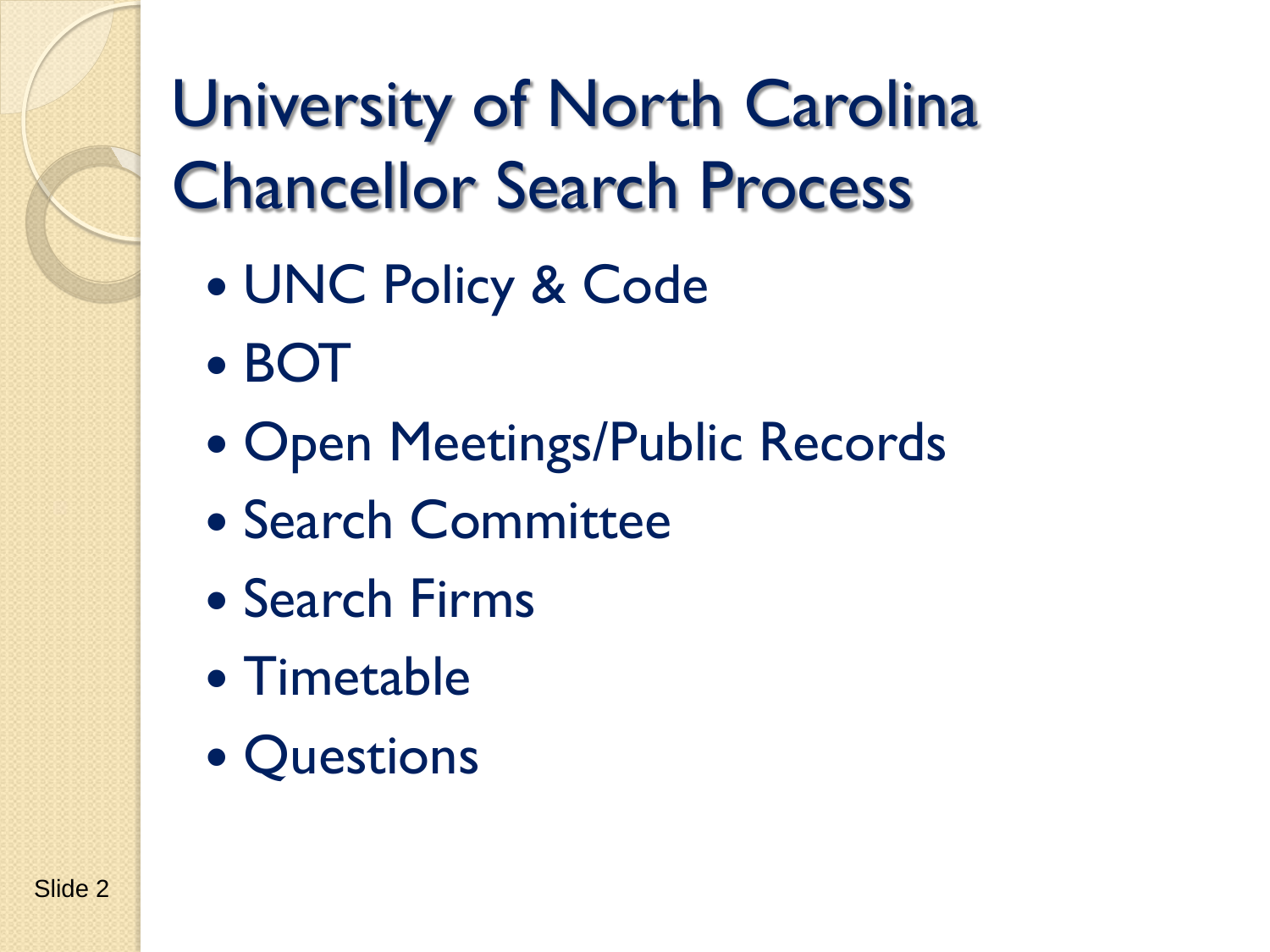#### THE CODE OF THE BOARD OF GOVERNORS OF THE UNIVERSITY OF NORTH CAROLINA **100.1**

### **Appendix 1 - DELEGATIONS OF DUTY AND AUTHORITY TO BOARDS OF TRUSTEES**

Pursuant to authority vested in it by the General Statutes, and consistent with the provisions of *The Code of the University of North Carolina*, the Board of Governors hereby delegates to the boards of trustees of the constituent institutions of the University of North Carolina the following duties and powers: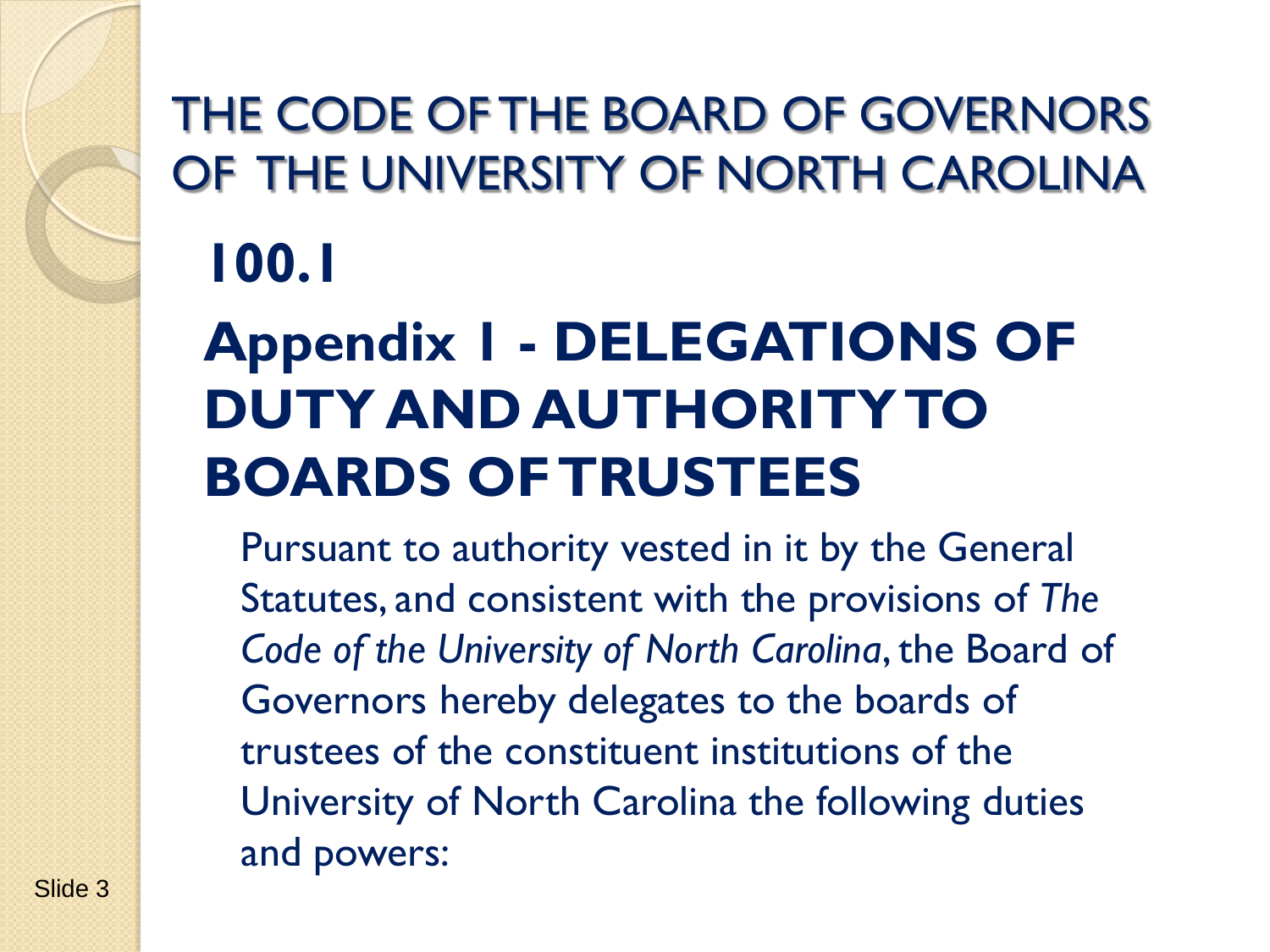#### THE CODE OF THE BOARD OF GOVERNORS OF THE UNIVERSITY OF NORTH CAROLINA

### **I. ACADEMIC AND ADMINISTRATIVE PERSONNEL**

#### D. Chancellor Selection

In the event of a vacancy in the chancellorship, the board of trustees shall establish, in consultation with the president, a search committee composed of representatives of the board of trustees, the faculty, the student body, staff, the alumni, and such other representatives of campus constituencies as may be appropriate. Upon the establishment of the search committee, the chair of the board of trustees, in consultation with the president, shall establish a budget and identify staff for the committee.

The search committee, through the chair of the board of trustees, shall make a preliminary report to the president when the committee is preparing a schedule of initial interviews. At the completion of the campus interview process, the search committee shall recommend a slate of three candidates to the trustees for consideration.

The board of trustees, following receipt of the report of the search committee, shall recommend at least three names for consideration by the president in designating a nominee for the chancellorship, for approval by the Board of Governors.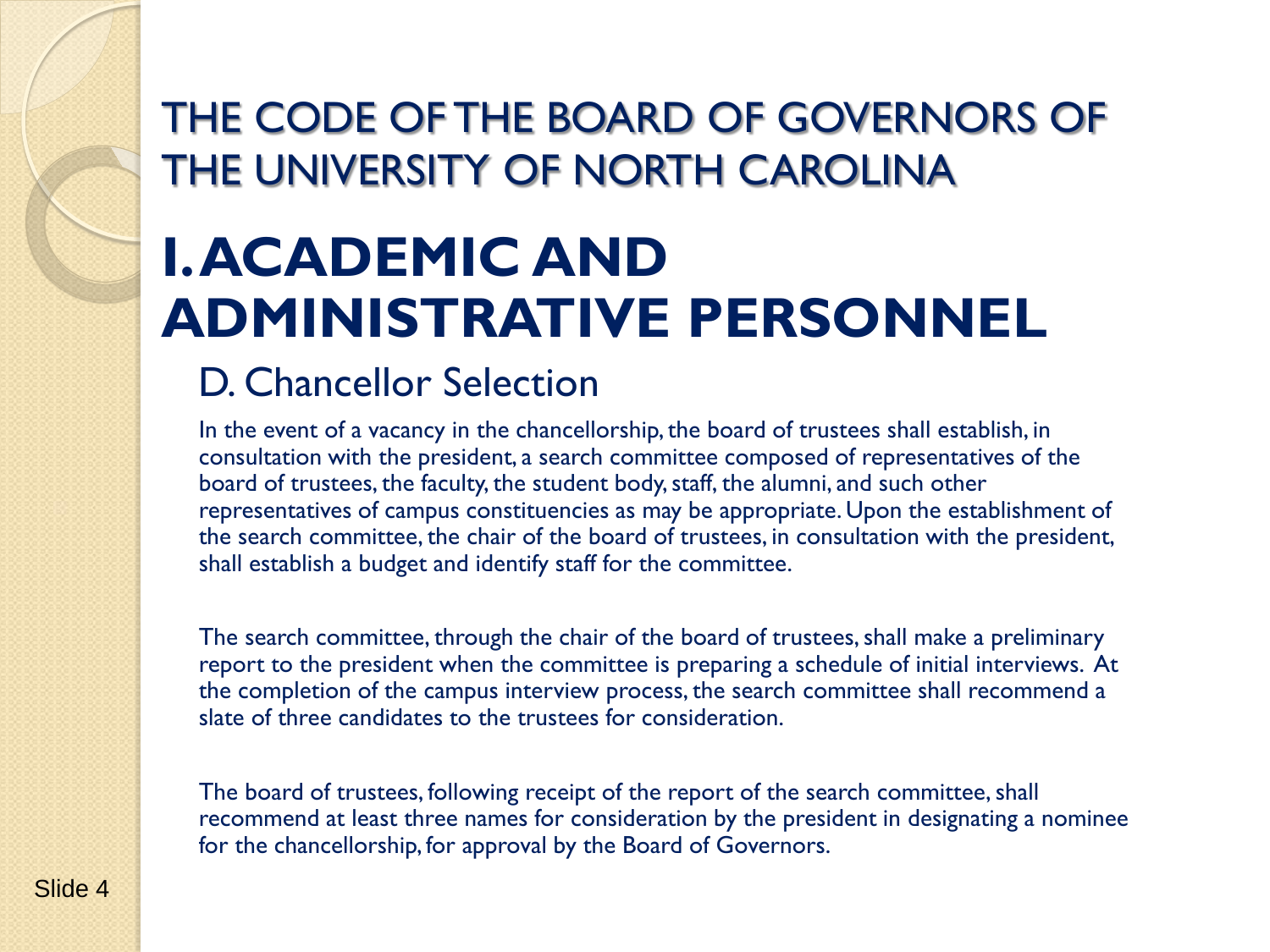#### THE CODE OF THE BOARD OF GOVERNORS OF THE UNIVERSITY OF NORTH CAROLINA

## 300.1.1

#### SENIOR ACADEMIC AND ADMINISTRATIVE OFFICERS

II. Senior Academic and Administrative Officers of the University of North Carolina as Defined in Section I.A. above, Shall Be Subject to the Following Regulations.

### **4.** Appointment of Chancellors

a. The appointment of chancellors shall be made by the Board of Governors upon the recommendation of the President, in accordance with N.C.G.S §116-11(4).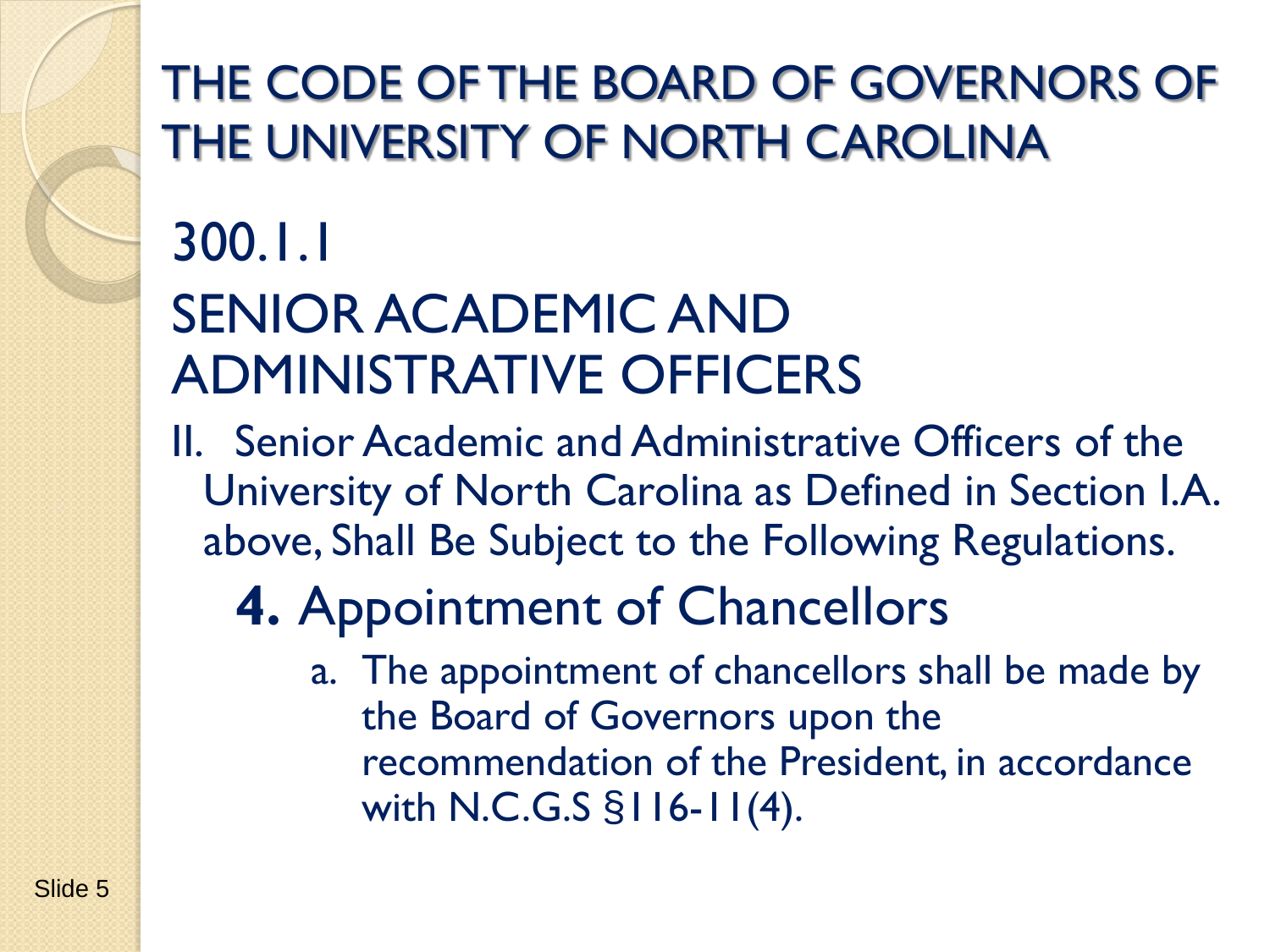

### What that means

- The Chancellor Search Committee is appointed by the Board of Trustees
- The Chancellor Search committee functions as a special committee of the BOT, subject to the rules of the BOT, including the Open Meetings and notice requirements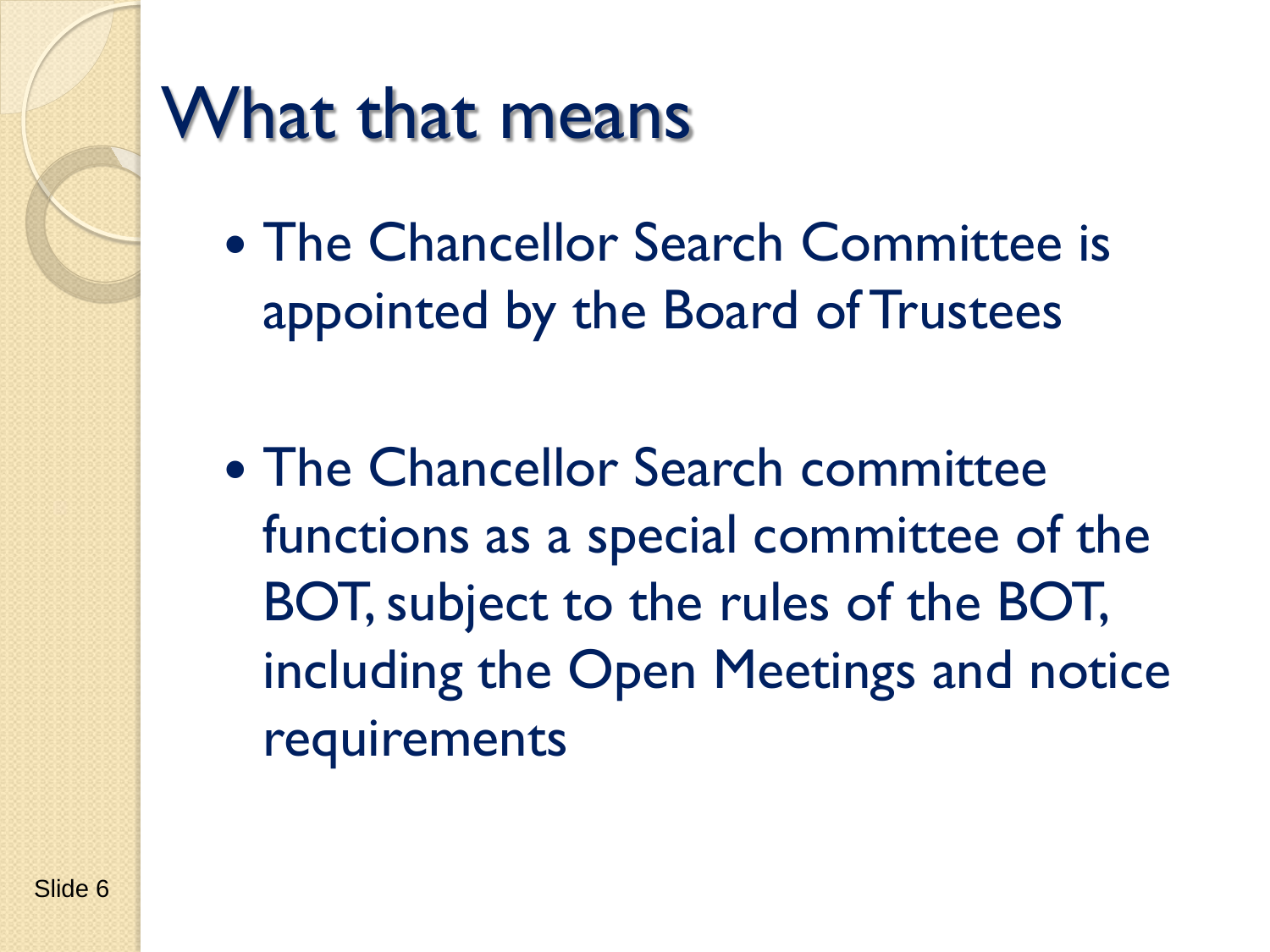# **Open Meetings**

- The Chancellor Search Committee is a public body subject to the Open Meetings Act. It must:
	- Give notice of meetings
	- Allow the public to attend
	- Keep minutes
	- Meet in open session unless an exception applies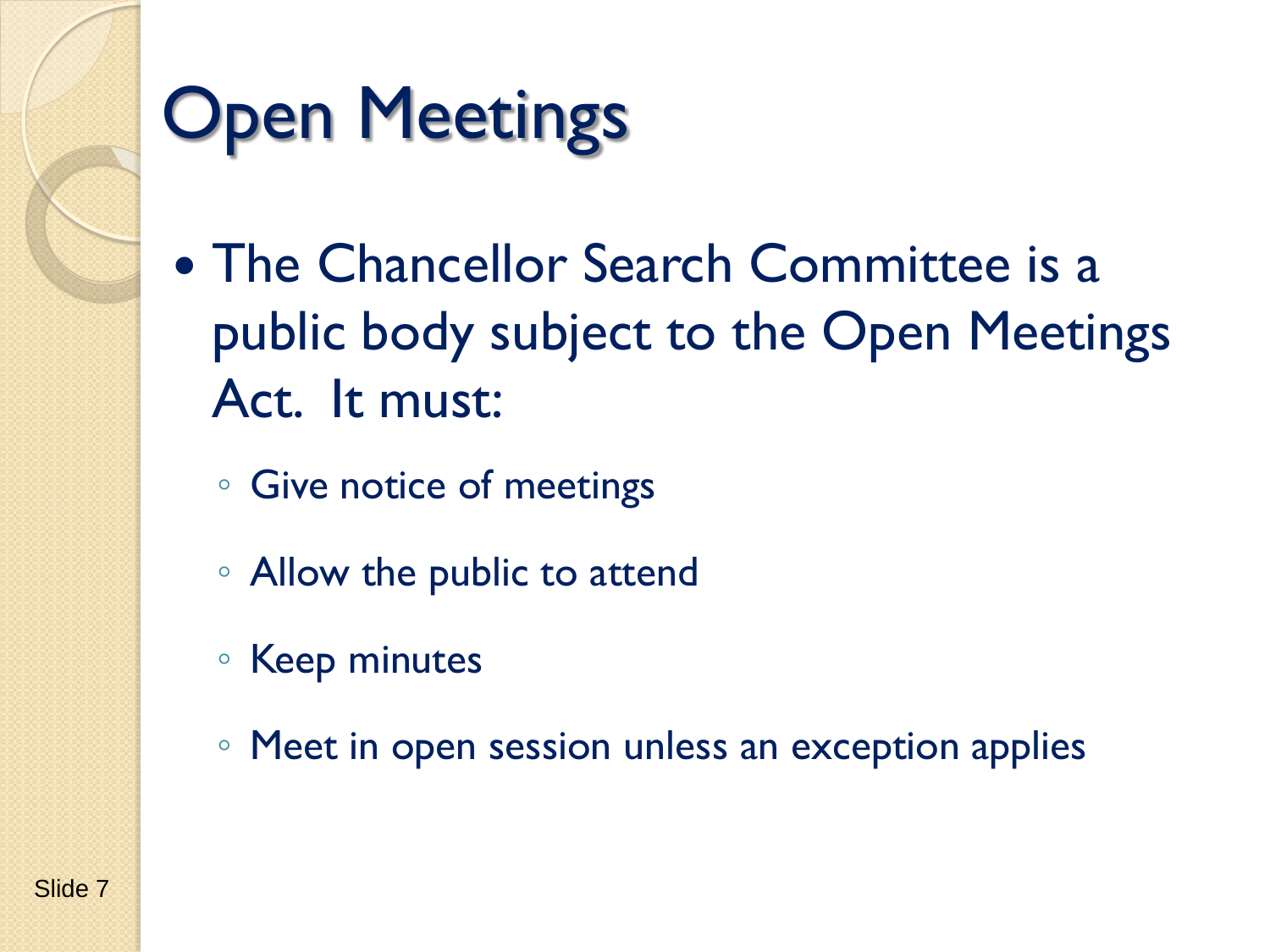# **Open Meetings**

#### **Exception**

- $\cdot$  G.S. 143-318.11(a)(6): To consider the qualifications, competence…character, fitness, … or conditions of initial employment of *an individual* … prospective public officer or employee…"
- Review of applications, narrowing the pool, interviewing applicants, and deciding whom to recommend may be done in closed session.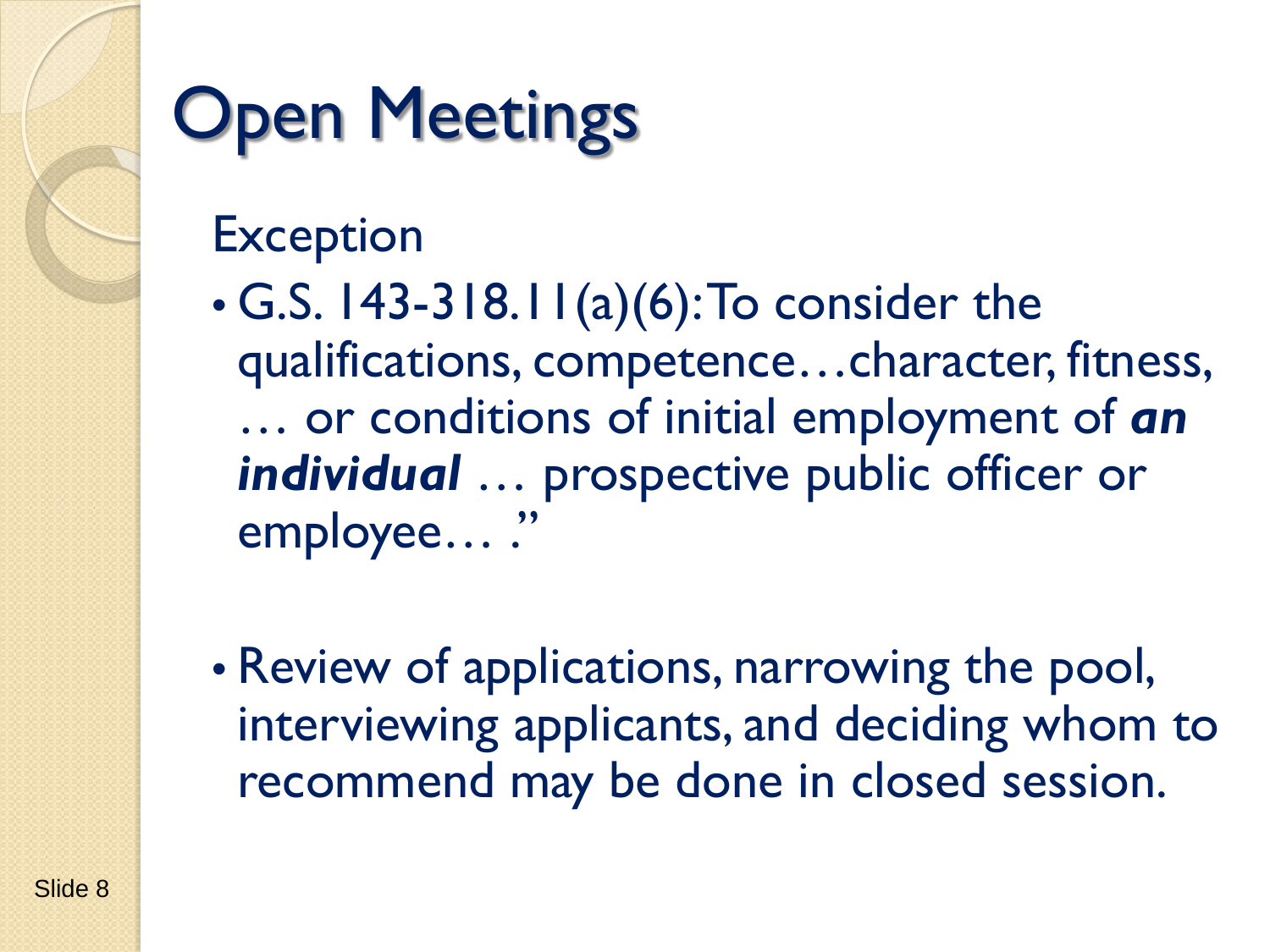

Slide 9

### Public Records

- All records (paper, electronic, or other forms) made or received in connection with the search will be public records.
- This includes e-mails among committee members.

 Unless records are covered by an exception, the public has access to them.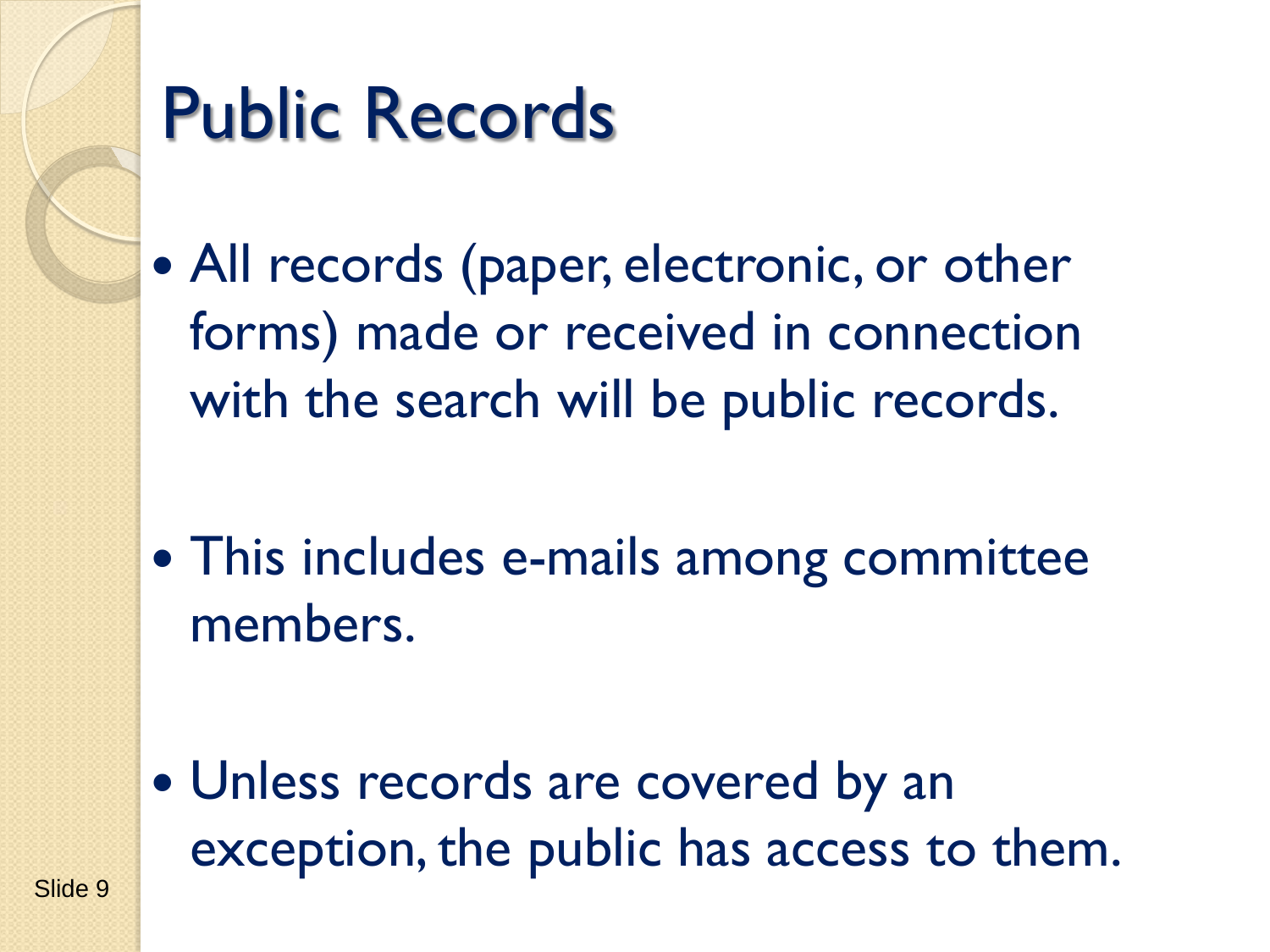### Public Records

#### **Exception**

• G.S. 126-22 provides that "personnel files" are not subject to the public records law.

• "" Personnel file" means any employment-<br>related or personal information gathered by an employer..."

• "Employment-related information contained in a personnel file includes information related to an individual's application, selection…"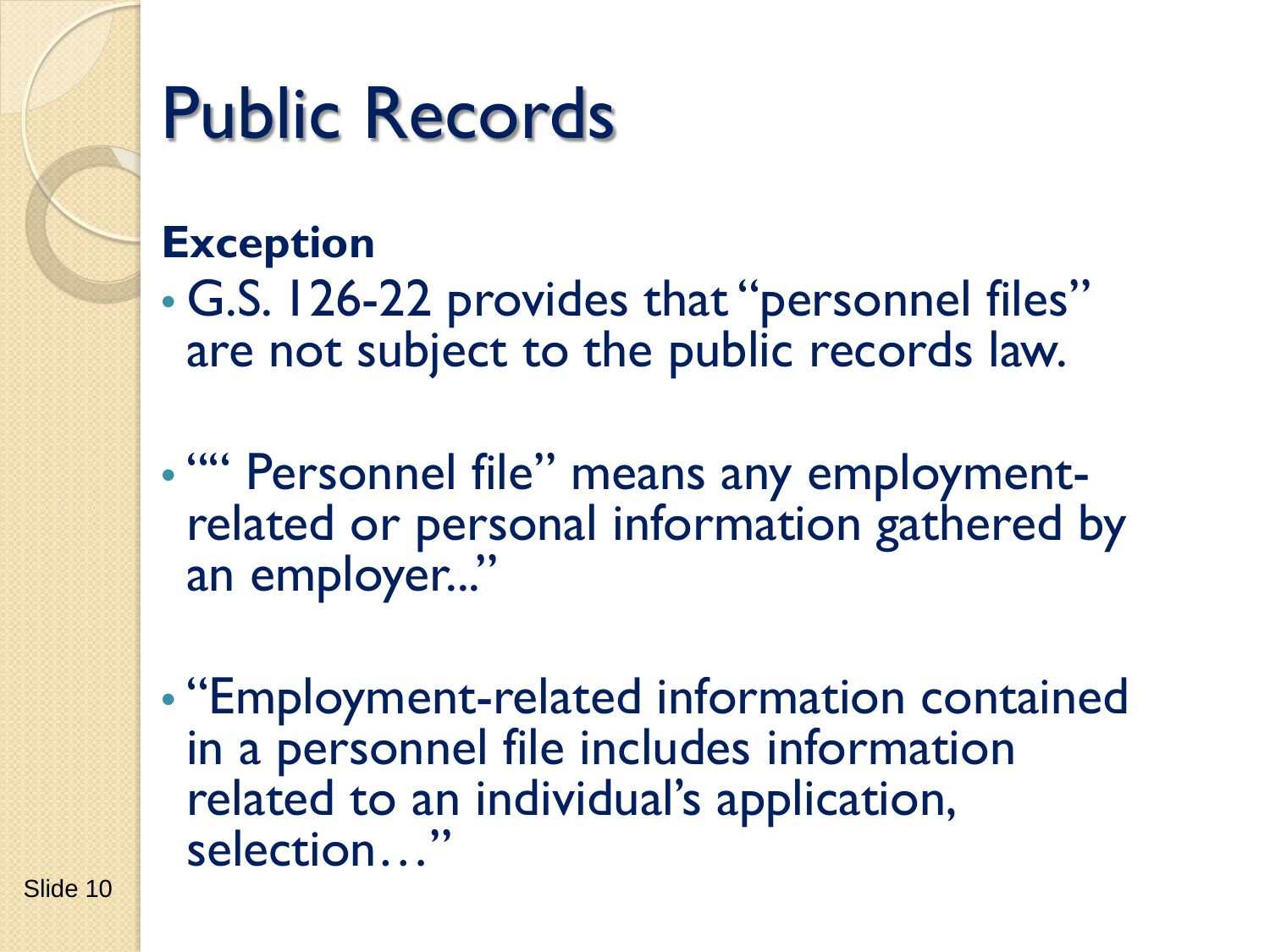# Confidential or Open Search

- Each campus makes its own decision regarding whether a search will be confidential, open, or a combination.
- All searches should be confidential in the early stages in order to assure that strong candidates can consider the position without putting their current positions at risk.
- The last chancellor search at UNC Wilmington was confidential.
- If the decision is to announce the names of finalists, applicants should be told from the beginning of the search that the Committee has decided to publicly announce the finalists.
- At the appropriate time, applicants will be asked for their consent to release their names as finalists.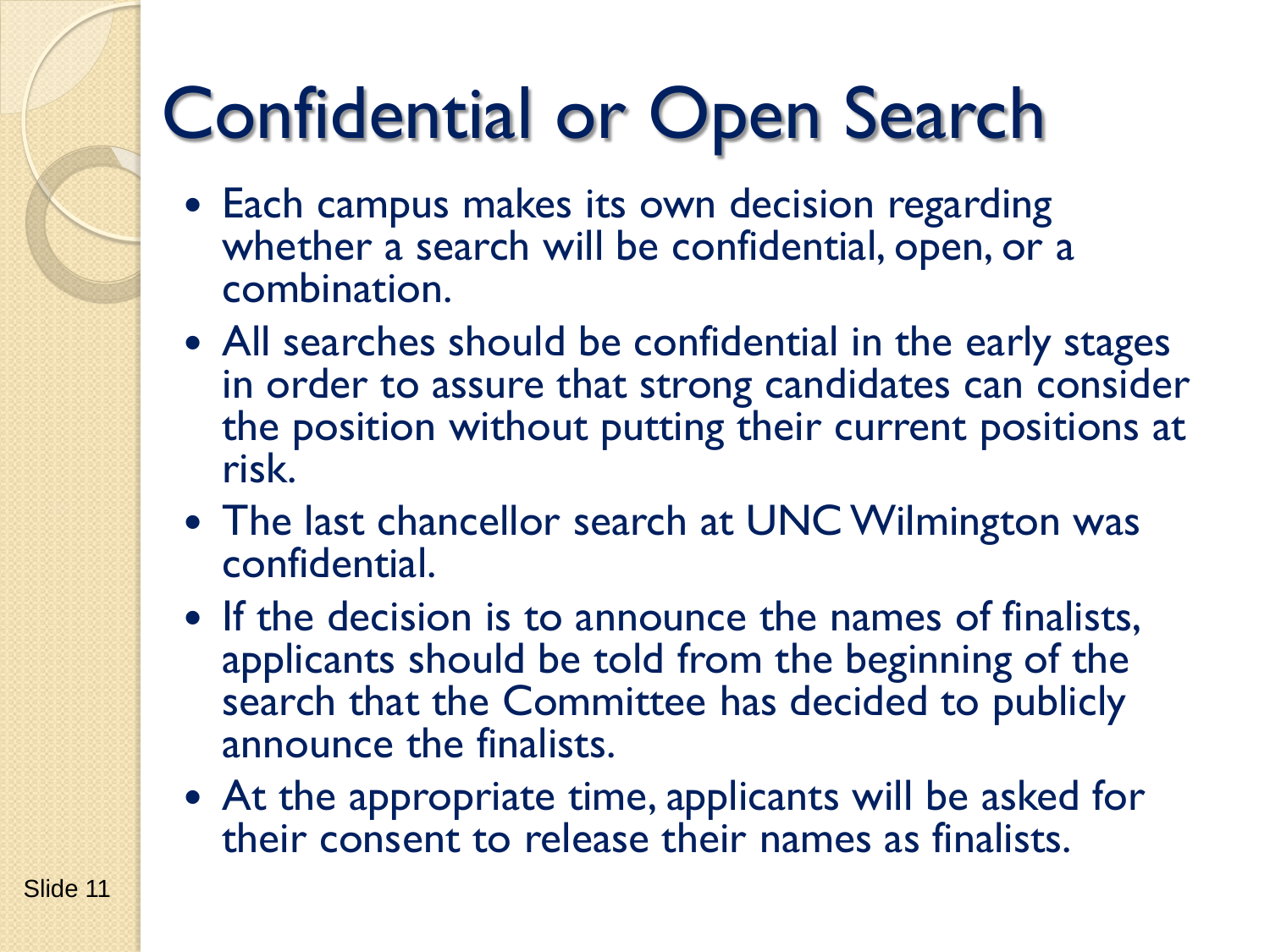# Confidential or Open Search

- Confidentiality also refers to the deliberations of the search committee
	- The search committee must be able to discuss candidates with complete candor
	- "Vegas" rules: What happens in the search committee stays in the search committee
	- Confidentiality doesn't end with the search ---it lasts forever
- We recommend that search committees require committee members and staff to sign a confidentiality agreement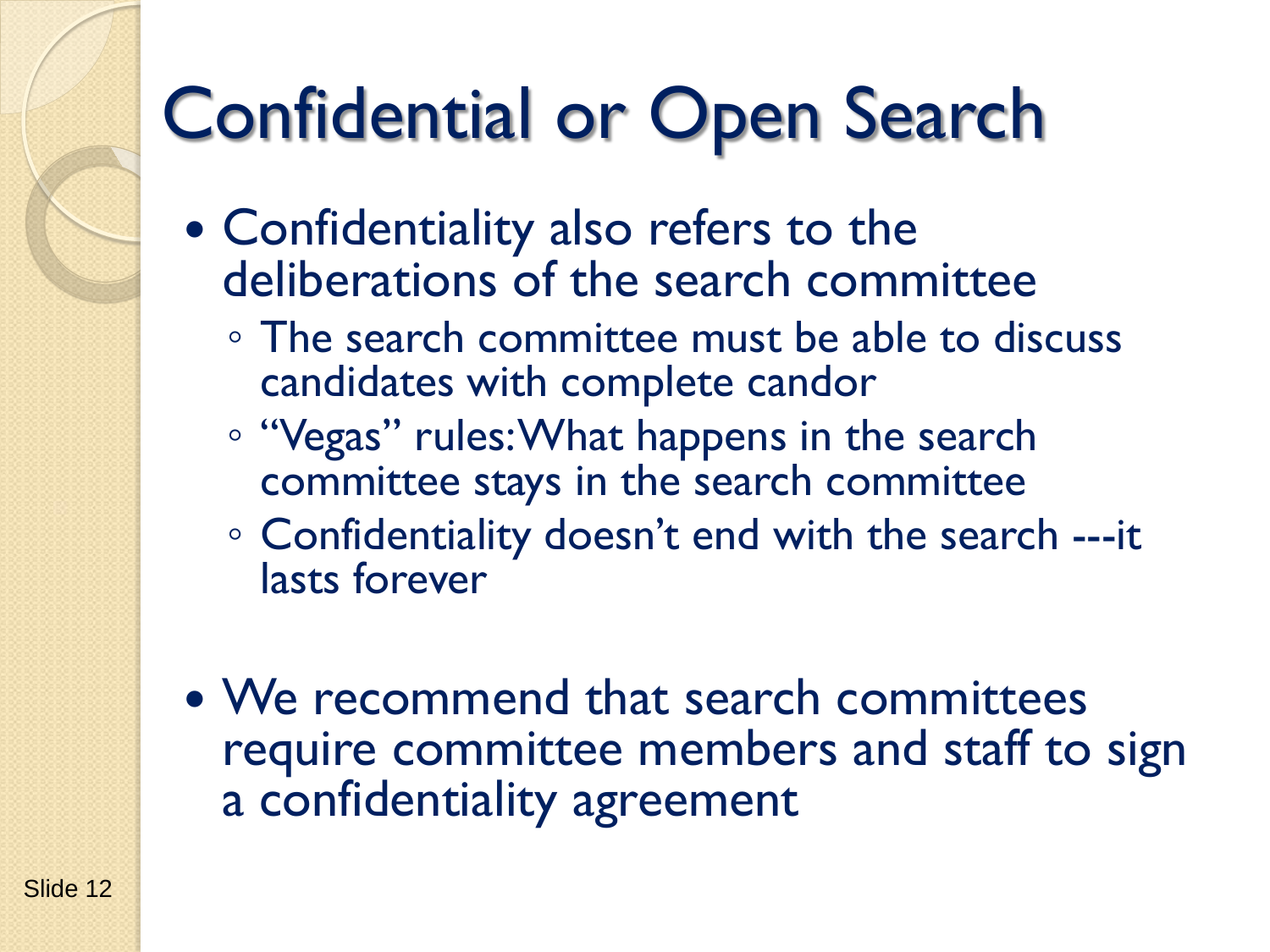## Search Committee

 A search committee composed of representatives of the board of trustees, the faculty, the student body, staff, the alumni, and such other representatives of campus constituencies as may be appropriate.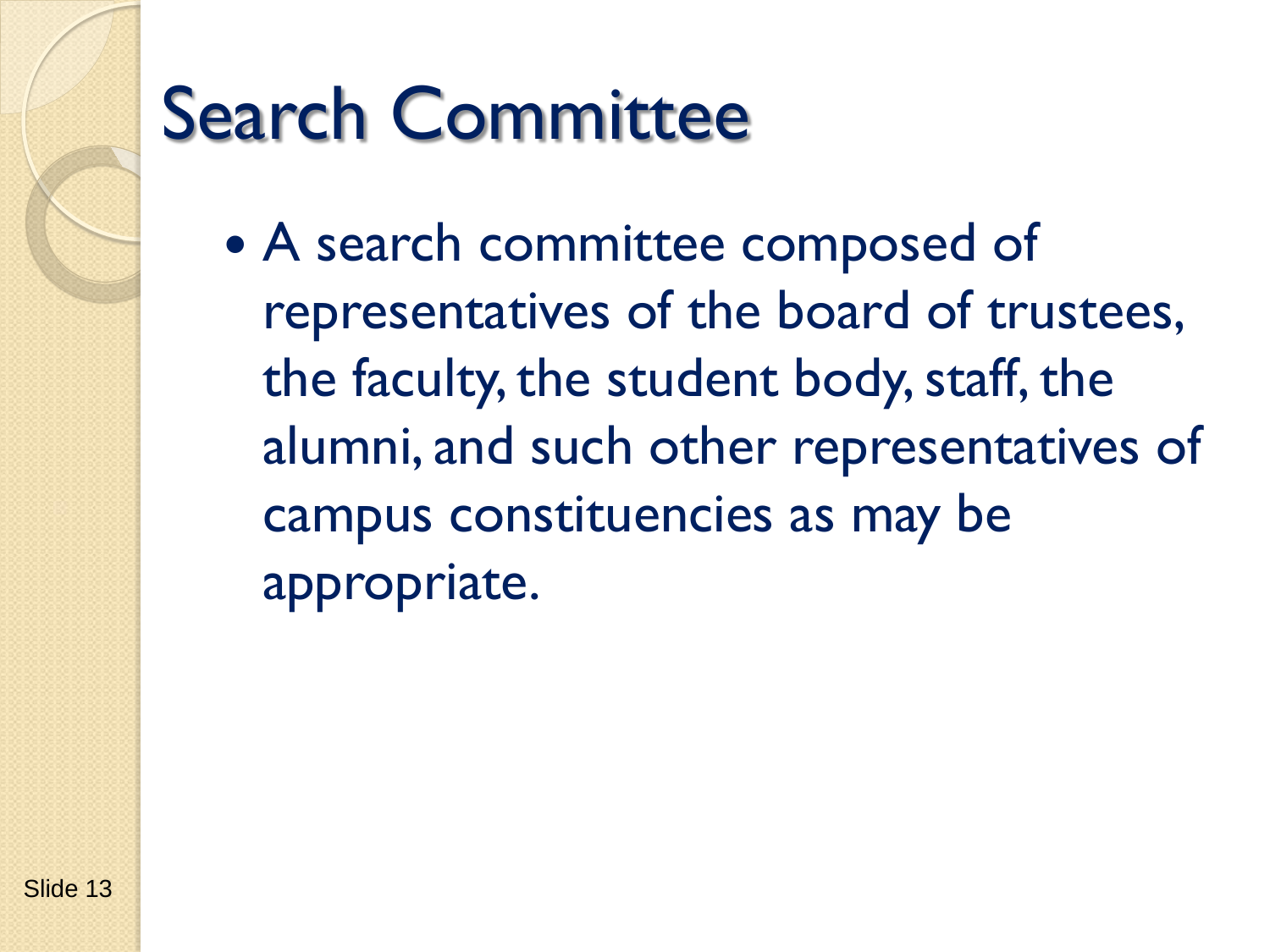# Search Committee

Examples of search committee composition for recent chancellor searches

|                       | <b>Average</b>           | <b>UNCW</b>              | <b>WSSU</b>              | <b>UNCA</b>              | <b>ECSU</b>              | <b>ASU</b>               |
|-----------------------|--------------------------|--------------------------|--------------------------|--------------------------|--------------------------|--------------------------|
| <b>Trustees</b>       | 5                        | 6                        |                          | 6                        | 3                        | $\boldsymbol{6}$         |
| Faculty*              | $\overline{\mathbf{4}}$  | 5                        | $\overline{2}$           | 5                        | 4                        | 6                        |
| <b>Staff</b>          |                          |                          |                          |                          |                          | $\overline{2}$           |
| <b>Students</b>       | $\mathbf{z}$             |                          |                          | $\overline{2}$           |                          |                          |
| <b>Community</b>      | 3                        | $\mathbf 2$              | $\boldsymbol{6}$         | 2 <sup>1</sup>           | 5                        | $\mathbf{2}$             |
| <b>Administrators</b> |                          | $\bf{0}$                 |                          |                          | $\bf{0}$                 | 2                        |
| <b>Alumni</b>         | $\mathbf{2}$             | 3                        |                          | 2 <sup>1</sup>           | 6                        |                          |
| <b>Foundation</b>     |                          |                          |                          |                          | $\mathbf{2}$             |                          |
| <b>Other</b>          | $\overline{\phantom{a}}$ | $\overline{\phantom{a}}$ | $\overline{\phantom{a}}$ | $\underline{\mathbf{0}}$ | $\underline{\mathbf{0}}$ | $\underline{\mathbf{0}}$ |
| <b>TOTAL</b>          | $18 - 19$                | 16                       | 20                       | 20                       | 22                       | 21                       |

\* Faculty may include Academic Department Administrators (Deans, Chairs)

Average is for all searches in last 5 years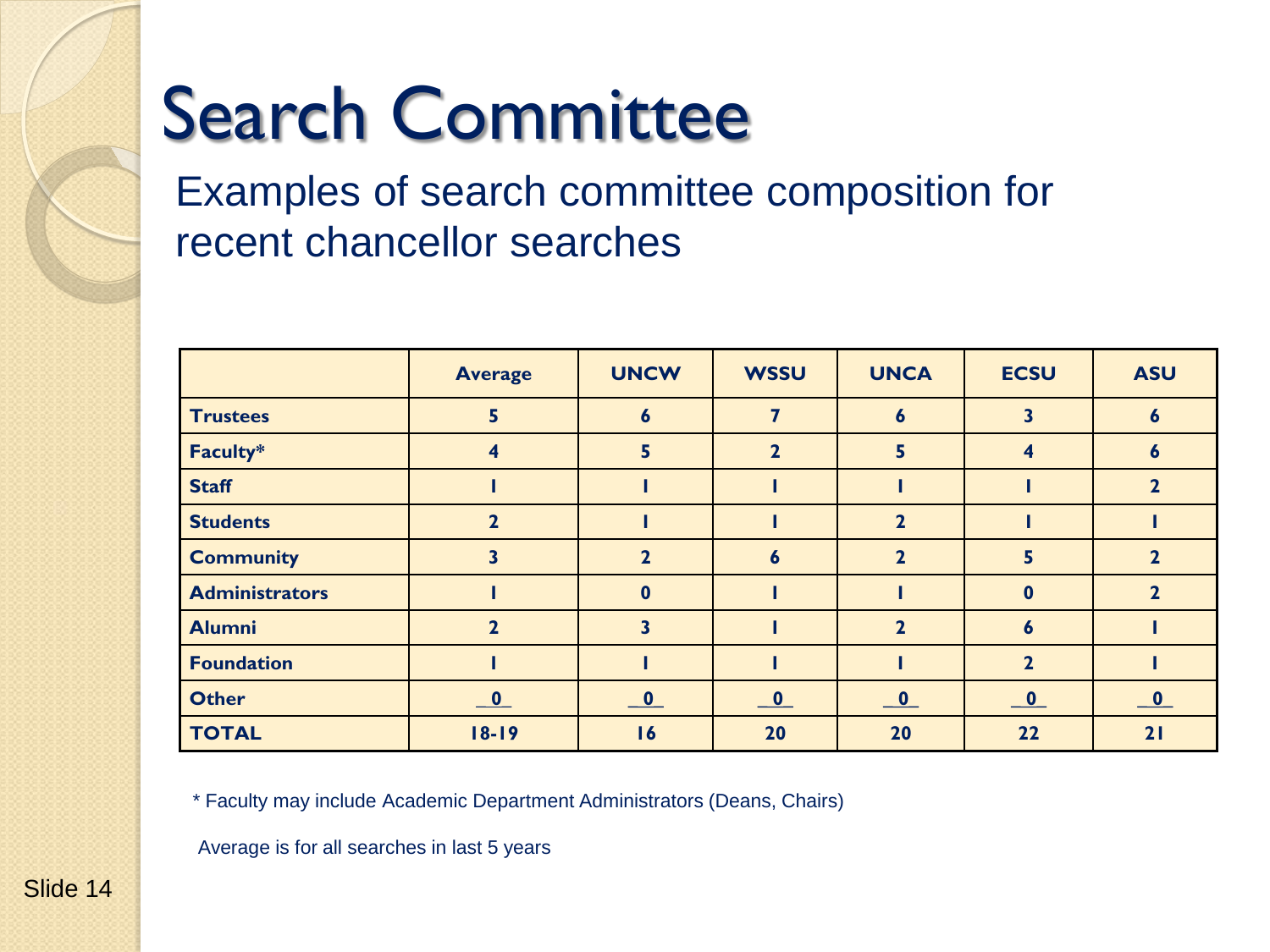### Search Firms

- Typically, the BOT engages an executive search firm to assist with the search
- The role of the search firm is to
	- Recruit candidates
	- Screen candidates
	- Coordinate interview logistics
	- Process candidate expenses
	- Conduct initial referencing, background checks, etc.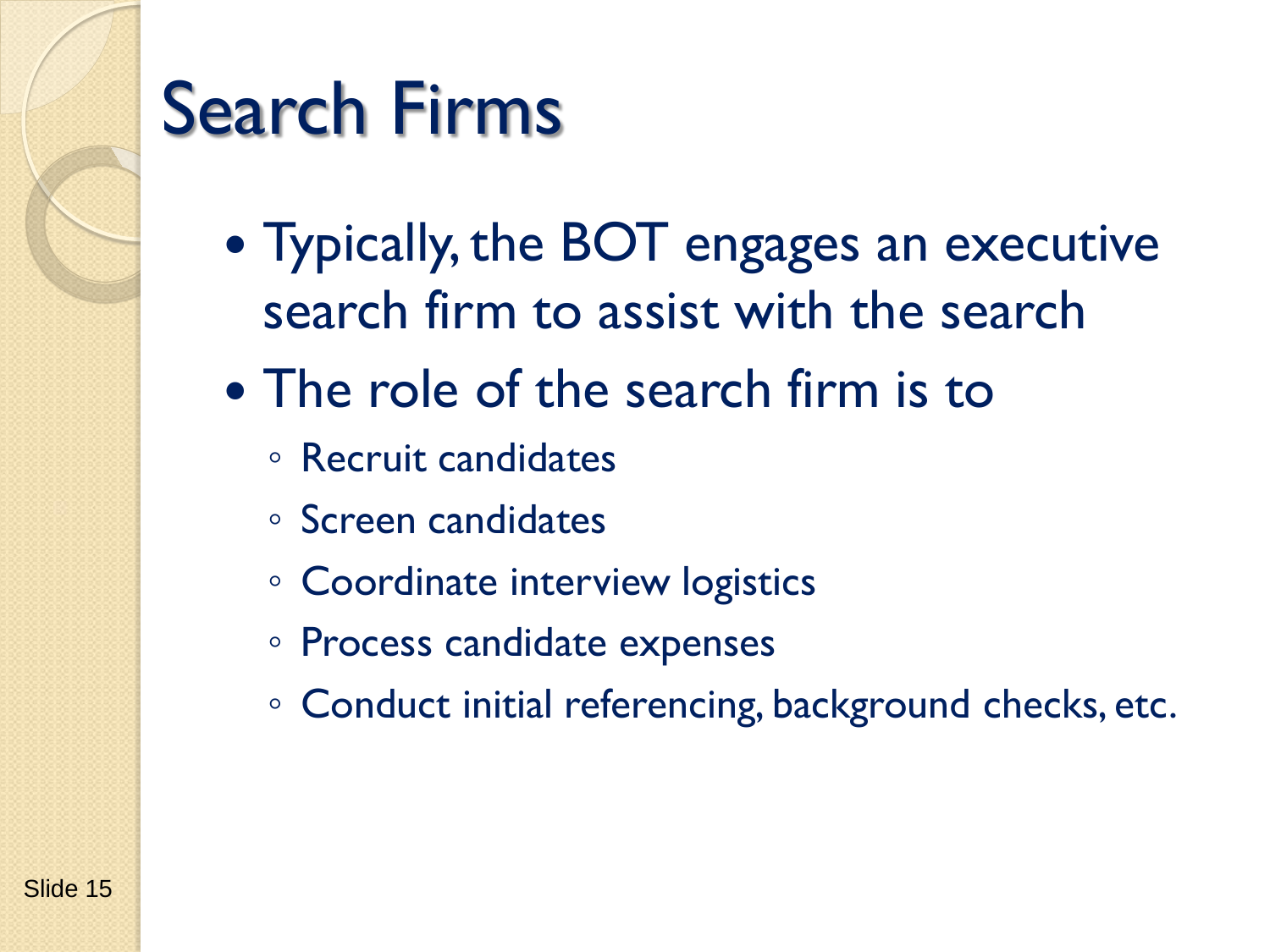# Timetable

#### DRAFT UNC Greensboro Chancellor Search Committee Time Table

|                                            | 2014           |                |                | 2015           |                |                |                         |                |      |      |
|--------------------------------------------|----------------|----------------|----------------|----------------|----------------|----------------|-------------------------|----------------|------|------|
|                                            | Oct            | <b>Nov</b>     | Dec            | Jan            | Feb            | Mar            | Apr                     | May            | June | July |
| <b>Chancellor Brady Announces Plan</b>     | $\overline{X}$ |                |                |                |                |                |                         |                |      |      |
| to Retire                                  |                |                |                |                |                |                |                         |                |      |      |
| <b>BOT Appoints Search Committee</b>       |                | $\mathbf X$    |                |                |                |                |                         |                |      |      |
| <b>BOT</b> issues Search Firm RFP          |                | $\overline{X}$ |                |                |                |                |                         |                |      |      |
| Search Committee Organizational            |                |                | $\mathbf{X}$   |                |                |                |                         |                |      |      |
| Meeting                                    |                |                |                |                |                |                |                         |                |      |      |
| <b>Search Consultant Selected</b>          |                |                | $\overline{X}$ |                |                |                |                         |                |      |      |
| <b>Hold Constituent Forums</b>             |                |                |                | $\overline{X}$ |                |                |                         |                |      |      |
| Invite Applications/                       |                |                |                | $\overline{X}$ | $\overline{X}$ |                |                         |                |      |      |
| Nominations, Advertising                   |                |                |                |                |                |                |                         |                |      |      |
| <b>Begin Screening</b>                     |                |                |                |                | $\overline{X}$ |                |                         |                |      |      |
| Applicants/Nominees                        |                |                |                |                |                |                |                         |                |      |      |
| Narrow Down to 8 - 12                      |                |                |                |                | $\overline{X}$ |                |                         |                |      |      |
| 1 <sup>st</sup> Round Candidates           |                |                |                |                |                |                |                         |                |      |      |
| Interview 1 <sup>st</sup> Round Candidates |                |                |                |                |                | $\overline{X}$ |                         |                |      |      |
| Select 4-6 Semi-Finalists                  |                |                |                |                |                | $\overline{X}$ |                         |                |      |      |
| Reference Checks on Semi-Finalists         |                |                |                |                |                | $\overline{X}$ |                         |                |      |      |
| <b>Interview Semi-Finalists</b>            |                |                |                |                |                | $\overline{X}$ | $\overline{\mathbf{x}}$ |                |      |      |
| <b>Committee Recommends 3 Finalists</b>    |                |                |                |                |                |                | $\overline{X}$          |                |      |      |
| to BOT                                     |                |                |                |                |                |                |                         |                |      |      |
| <b>BOT</b> Recommends 3 Finalists to       |                |                |                |                |                |                | $\overline{\mathbf{X}}$ |                |      |      |
| Pres. Ross                                 |                |                |                |                |                |                |                         |                |      |      |
| President Ross Interviews 3                |                |                |                |                |                |                | $\overline{X}$          | $\overline{X}$ |      |      |
| Finalists                                  |                |                |                |                |                |                |                         |                |      |      |
| Pres. Ross Recommends Chancellor           |                |                |                |                |                |                |                         | $\mathbf{X}$   |      |      |
| to BOG                                     |                |                |                |                |                |                |                         |                |      |      |
| New Chancellor Begins Work                 |                |                |                |                |                |                |                         |                |      | X    |
|                                            |                |                |                |                |                |                |                         |                |      |      |

Slide 16